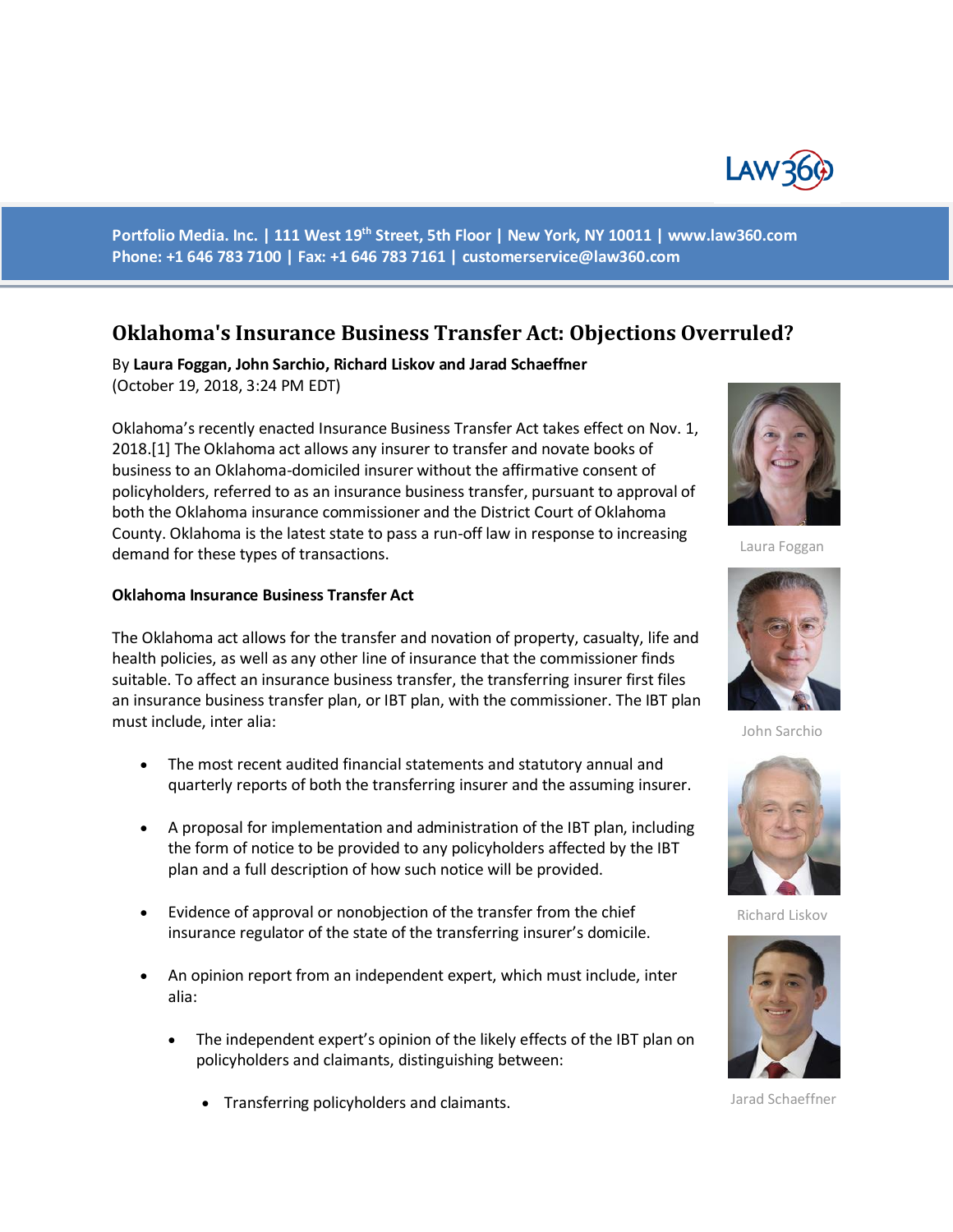- Policyholders and claimants of the transferring insurer whose policies will not be transferred.
- Policyholders and claimants of the assuming insurer.
- Consideration as to whether the security position of policyholders affected by the insurance business transfer would be materially adversely affected.

The commissioner has 60 business days to review an IBT plan (this period may be extended by an additional 30 business days). The IBT plan must be approved unless the commissioner finds that the IBT plan would have a material adverse impact on the interests of policyholders or claimants. After the commissioner approves the IBT plan, the transferring insurer may petition the district court for approval. Within 15 days after a hearing is scheduled, the transferring insurer must provide notice to certain parties (policyholders receive notice by first-class U.S. mail). The notice to policyholders must provide, inter alia:

- That a policyholder may comment on or object to the transfer and novation.
- A summary of any effect that the transfer and novation will have on the policyholder's rights.
- *That policyholders shall not have the opportunity to opt out of or otherwise reject the transfer and novation.* (emphasis added)

After notice is given, any policyholder or other party that believes it will be adversely affected can present evidence or comments to the district court at the approval hearing, which follows a 60-day comment period. If the district court finds that the IBT plan would not materially adversely affect the interests of policyholders or claimants, then the district court will enter an implementation order. Following district court approval, the assuming insurer becomes directly liable to the policyholders of the transferring insurer, and the transferring insurer's obligations and risks under the transferred policies are extinguished.

## **Rhode Island Insurance Regulation 68**

Like the Oklahoma act, Rhode Island's Insurance Regulation 68 allows any insurer to transfer and novate certain books of business to another insurer pursuant to regulatory and court approval.[2] The process for effecting a transfer and novation under Regulation 68 is similar to the process under the Oklahoma act:

- An insurance business transfer plan is first submitted to the Insurance Division of the Rhode Island Department of Business Regulation.
- The plan must include, inter alia:
	- The most recent audited financial statements and annual reports of the transferring company filed with its domiciliary regulator.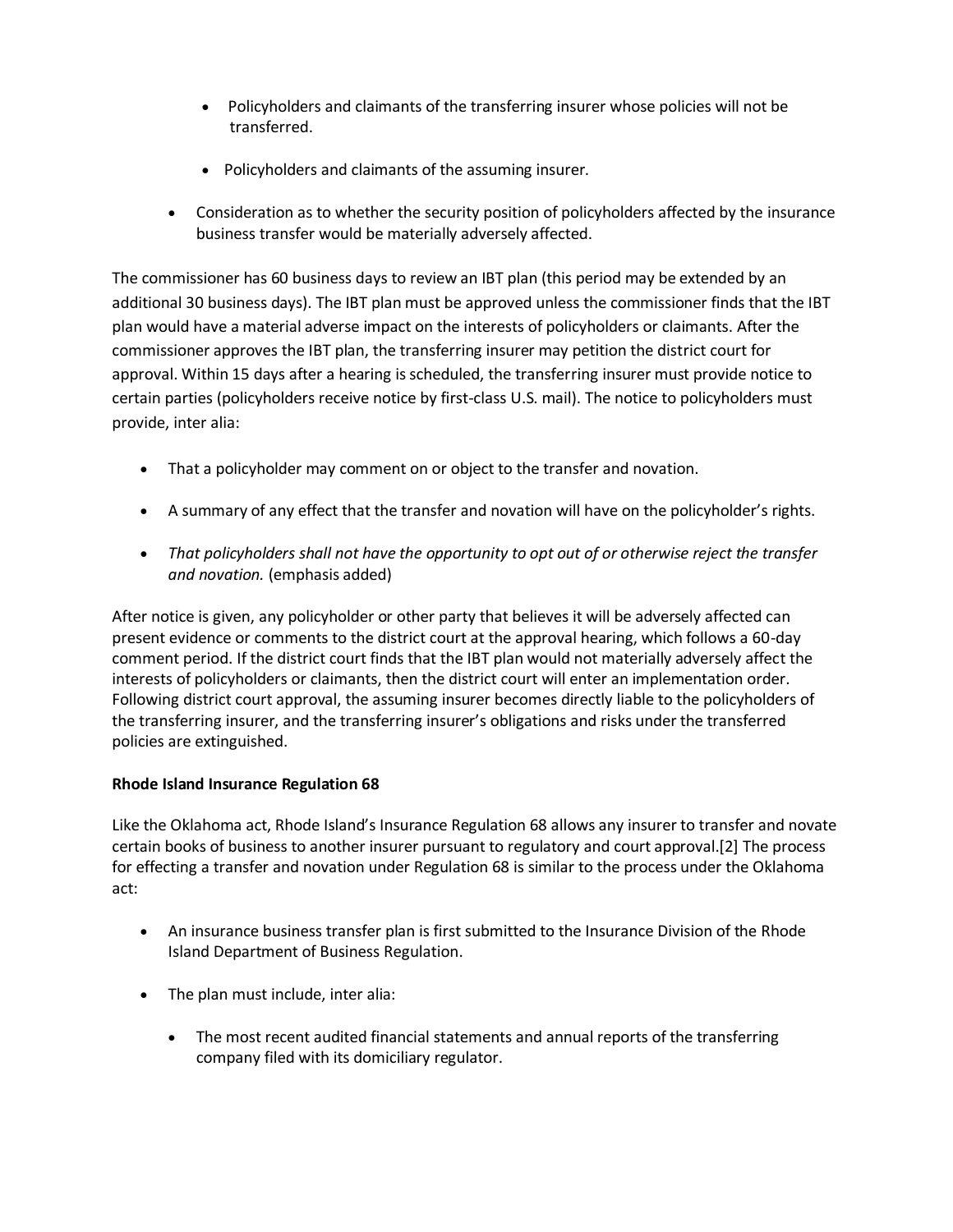- The form of notice to be provided under the plan to any policyholder or reinsured of the transferring company whose policies are to be transferred and a full description as to how such notice will be provided.
- Approval of the plan from the transferring company's domiciliary regulator.
- An expert report providing an opinion on the proposed transaction.
- The department can only approve the plan if, in the department's opinion, it would have no material adverse impact on the insurer's policyholders, reinsureds or claimants of policies subject to the transfer.
- After the department approves the plan, the assuming company must apply to the Superior Court of Providence County, or the Superior Court, for approval.
- After a hearing is scheduled, the assuming company must provide notice to interested parties.
- A 60-day comment period follows the distribution of the notice.
- Any person who believes he or she will be adversely affected can make a presentation to the Superior Court at the approval hearing.
- The Superior Court will approve the plan if it finds no material adverse impact to policyholders, reinsureds or claimants on the transferred policies.

Although similar in many respects, the Oklahoma act is broader in scope than Rhode Island's Regulation 68. Under Regulation 68, transferring companies can only transfer blocks of property/casualty business to Rhode Island-domiciled commercial run-off insurers. Under the Oklahoma act, however, property, casualty, life and health policies can all be transferred (and potentially any other line of business deemed appropriate by the commissioner). Moreover, the Oklahoma act applies to both active and run-off books of business, whereas Regulation 68 only applies to run-off business.

The laws also differ with respect to notice. Under Regulation 68, the Rhode Island department will send electronic notice to all persons who have requested notice of insurance issues indicating that the plan has been filed and is available for review. Individuals can then file comments with the department within 30 days after the notice, and the department will consider these comments before determining whether it will approve the plan. The Oklahoma act does not provide for notice at the regulatory approval stage. Although both laws do not provide an opt-out provision for policyholders, only the Oklahoma act requires that policyholders be notified that they cannot opt-out of the transfer and novation.

As of the date of this article, no insurance business transfer has been approved under Regulation 68.[3] This past September, however, ProTucket Insurance Company, the first Rhode Island domestic insurer created to take advantage of Regulation 68, received \$35,000,000 of funding from its parent company, Pro U.S. Holdings. This funding allows ProTucket to meet minimum capital requirements necessary to assume books of business under Regulation 68.

#### **Assumption Reinsurance Model Act**

The Assumption Reinsurance Model Act, which has been adopted by 10 states,[4] regulates the transfer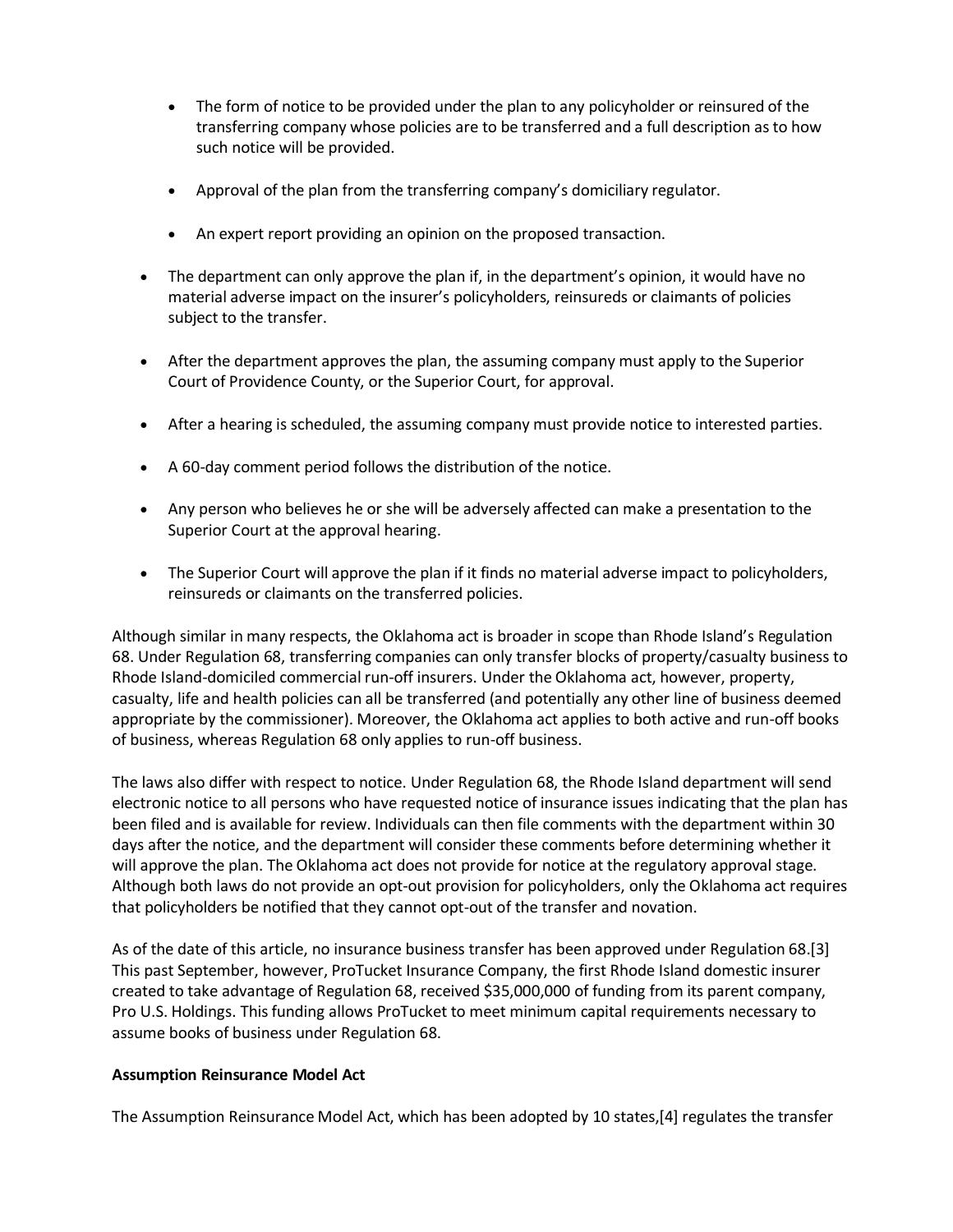and novation of insurance contracts through assumption reinsurance agreements. An "assumption reinsurance agreement" is defined as "any contract that both: (1) [t]ransfers insurance obligations or risks, or both, of existing or in-force contracts of insurance from a transferring insurer to an assuming insurer[,] and (2) [i]s intended to effect a novation of the transferred contract of insurance with the result that the assuming insurer becomes directly liable to the policyholders of the transferring insurer and the transferring insurer's insurance obligations or risks, or both, under the contracts are extinguished."[5]

Certain notice and disclosure requirements must be satisfied to effect a novation under the model act. The transferring insurer must provide to each policyholder a notice that states, inter alia, (1) that the policyholder has the right to either consent to or reject the transfer and novation, and (2) the procedures and time limit for consenting to or rejecting the transfer and novation.[6] The model act also requires the insurance commissioner's prior approval for transactions where an insurer domiciled in a state that has adopted the model act assumes or transfers insurance contracts under an assumption reinsurance agreement.[7]

Policyholders have the right to reject the transfer and novation by returning written notice indicating that the assumption is rejected.[8] Policyholders will be deemed to have accepted the transfer if they pay premium to the assuming company during the two-year period after notice is received, provided that the notice clearly states that payment of premium to the assuming insurer shall constitute acceptance of the transfer.[9] A deemed acceptance also occurs if a policyholder fails to accept or reject a second and final notice of transfer within one month after the date of mailing (the second and final notice may be sent if, after no fewer than two years from the mailing of the initial notice, no affirmative consent to, or rejection of, the transfer has been received).[10] A novation only occurs if the policyholder consents to the transfer (with the exception of certain situations where an insurer is in hazardous financial conditions or an administrative proceeding has been instituted against it for the purpose of reorganizing or conserving the insurer).[11]

While both the model act and the Oklahoma act provide mechanisms to transfer and novate books of business from one insurer to another, key differences exist between the two acts. The model act generally requires only regulatory approval of assumption reinsurance agreements, whereas the Oklahoma act requires regulatory and court approval of IBT Plans. The model act allows policyholders to opt-out of the assumption reinsurance agreement by rejecting the transfer and novation. No novation is effected with respect to a policyholder who chooses to reject the transaction. In contrast, if an IBT plan is approved in accordance with the Oklahoma act, the transfer and novation is effected with respect to all policyholders, even those who affirmatively objected to the transfer.[12]

## **Due Process Arguments Under the Oklahoma Act**

The Oklahoma act may prompt constitutional challenges to its allowance of transfers and novations of books of business in the absence of any form of policyholder consent, affirmative or otherwise. Under the Oklahoma act, an insurance business transfer could theoretically be approved over the objection of all policyholders. Most state laws providing for one insurer to transfer its liabilities to another, pursuant to regulatory approval, require at least the tacit consent of policyholders in order for the transfer to take effect by, for example, paying premium to the assuming insurer after notification of the transfer.[13] An issue that may arise is whether the notice and hearing provisions of the Oklahoma act are sufficient to satisfy the requirement of due process.

Policyholders and other interested parties have brought due process claims in various insurance-related contexts in which contractual rights have been modified over their objections. For example, in In re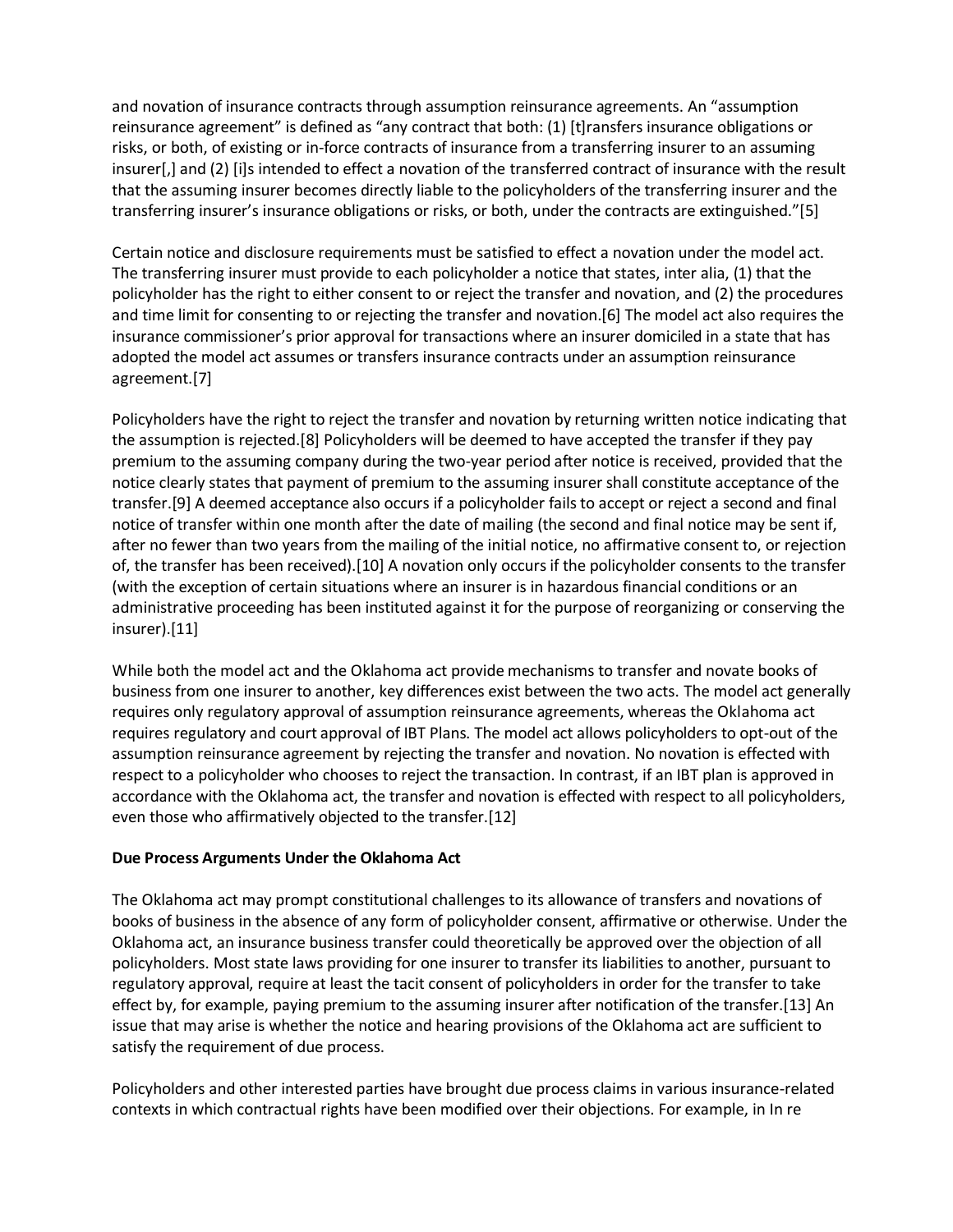Ambac Assur. Corp.,[14] interested parties challenged a rehabilitation plan that was approved over their objections by arguing, inter alia, that their due process rights were violated because the court denied their requests for discovery. The interested parties argued that, absent discovery, they lacked sufficient time and information to evaluate the rehabilitation plan, which in turn denied them the right to be meaningfully heard.[15] The Wisconsin Court of Appeals held that the interested parties were not denied due process, despite the denial of their discovery requests, because they were provided notice and an opportunity to be heard, they were given an opportunity prior to the plan approval hearing to file written objections to the plan, they could submit questions to the commissioner (to which the commissioner responded in advance of the hearing), and they had the opportunity to present and cross-examine witnesses at the plan approval hearing.[16] The commissioner also provided the interested parties with hundreds of pages of documents relevant to the rehabilitation plan prior to the hearing.[17]

The Arkansas Supreme Court, in Mendel v. Garner,[18] similarly held that the due process rights of annuity policyholders whose claims were affected by the approval of a rehabilitation plan were not violated, inasmuch as the policyholders were allowed to submit evidence and testimony at the approval hearing.[19] The court stated that "[t]he rehabilitation of insurance companies pursuant to state insolvency statutes does not impair the obligations of contracts" and that "[a] hearing with the submission of evidence and testimony satisfies the constitutional requirement of due process of law."[20]

In LaFarge Corp. v. Com.,[21] the Supreme Court of Pennsylvania held that policyholders and reinsurers appealing a decision of the Pennsylvania Insurance Department that approved a plan of restructure and division of an insurance company were not entitled to an adversarial hearing before the plan could be approved.[22] The court held that due process did not require the insurance department to conduct an adversarial hearing on a plan to restructure and divide an insurance company where notice was published and interested parties were invited to submit written comments and objections.[23] According to the court, additional procedures such as testimony and cross-examination would entail extensive delay, would not materially enhance the interests of the policyholders and reinsurers, and would require the insurance department to engage in evaluation of speculative harm.[24] The court also noted that the insurance department solicited independent expert reports and evaluations concerning the solvency and financial integrity of the proposed restructuring, that everyone who indicated a desire to speak was permitted to make an oral presentation to the commissioner, and that the commissioner analyzed materials and found that the transaction was not injurious to the interest of policyholders and creditors.[25]

If a challenge were brought by policyholders or other parties against the Oklahoma act on due process grounds, Oklahoma would likely argue that the law passes constitutional muster because: (1) the transfer is vetted by the commissioner's review and approval of the IBT plan, which must include, among other things, an independent expert report that analyzes the transaction and considers whether the interests of policyholders would be materially adversely affected; (2) policyholders are provided notice of the transaction and its effect on their rights; (3) policyholders are given a 60-day comment period during which they can comment on and object to the transfer; (4) interested parties can present evidence and comments at the approval hearing; and (5) the commissioner and the district court can only approve the transfer and novation if the transaction does not materially adversely affect the interests of policyholders and claimants.

The Wisconsin, Arkansas and Pennsylvania cases discussed above, as well as decisions in other similar cases, looked to the opportunity for policyholders and other affected parties to have their objections heard in the context of the courts' evaluation of the plans, irrespective of whether their objections were adopted or otherwise acted upon. This central requirement of opportunity to be heard will be at the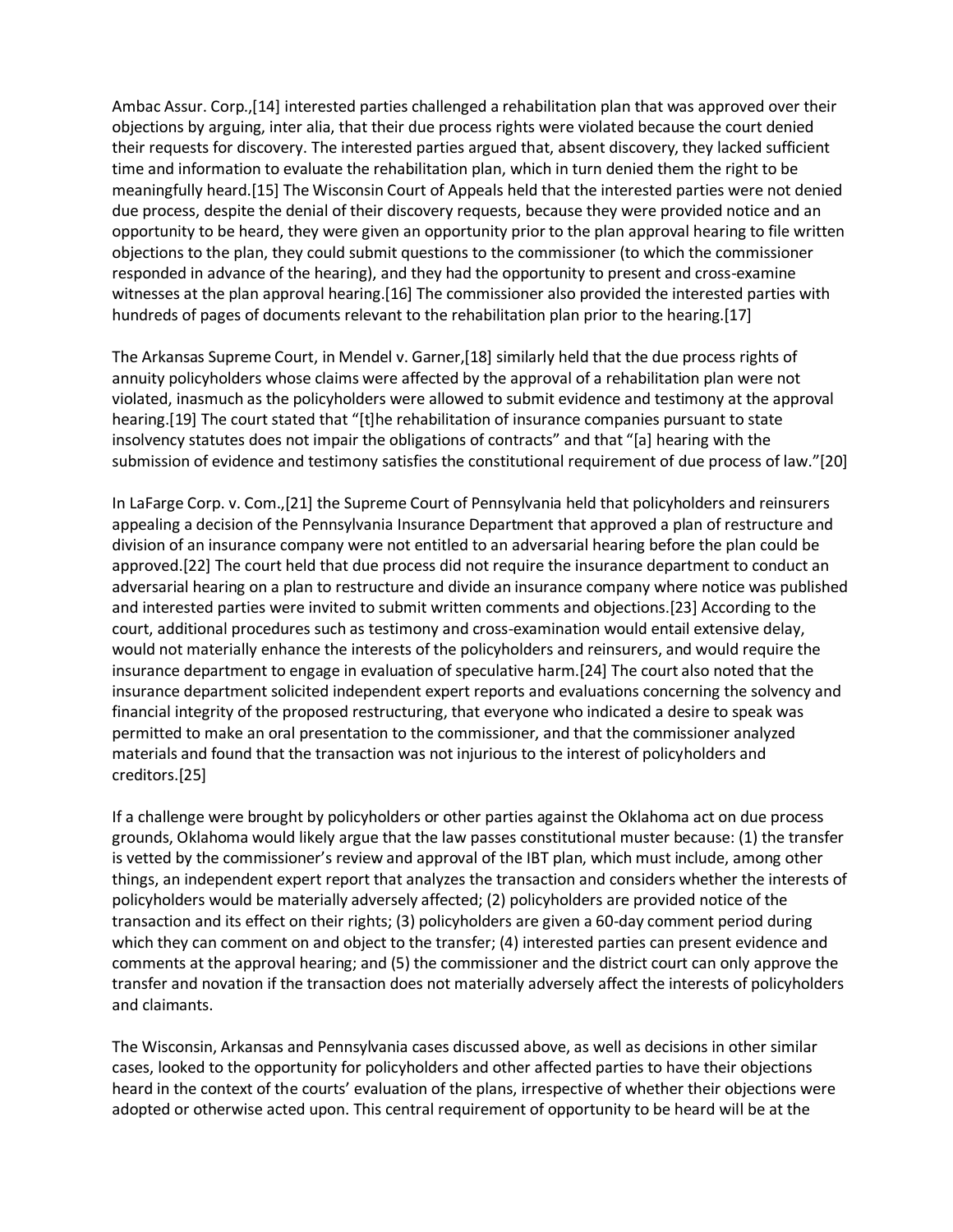center of any due process challenge to the Oklahoma act. Whether the Oklahoma act's procedural safeguards satisfy the demands of due process will also depend upon the importance of the policyholders' interests, the value of any additional safeguards and Oklahoma's interests in proceeding without any additional procedures. The policyholder consent requirement in the Assumption Reinsurance Model Act will be noteworthy but not necessarily controlling in deciding whether the Oklahoma act is constitutional, and whether policyholders and reinsureds who have been afforded an adequate opportunity for the objections to be heard could prevent an IBT plan from taking effect.

*Laura Forggan and John Sarchio are partners, Richard Liskov is senior counsel and Jarad Schaeffner is an associate at Crowell & Moring LLP.*

*The opinions expressed are those of the author(s) and do not necessarily reflect the views of the firm, its clients, or Portfolio Media Inc., or any of its or their respective affiliates. This article is for general information purposes and is not intended to be and should not be taken as legal advice.*

[1] Insurance Business Transfer Act, 2018 Okla. Sess. Law Serv. Ch. 232 (S.B. 1101) (West).

[2] R.I. Admin. Code 11-5-68:6.1 et seq.

[3] Although no insurance business transfer has been approved under Regulation 68, the Superior Court has approved a commutation plan under Rhode Island's Voluntary Restructuring of Solvent Insurer's Act. See In re: GTE Reinsurance Co. Ltd., C.A. No. PB 10-3777 (R.I. Super. Ct. filed Apr. 25, 2011).

[4] Colorado, Georgia, Kansas, Maine, Missouri, Nebraska, North Carolina, Oregon, Rhode Island and Vermont.

[5] Assumption Reinsurance Model Act § 3(B).

[6] Id. § 4(A).

[7] Id. § 4(B).

[8] Id. § 5(A).

[9] Id. § 5(B).

[10] Id. § 5(C).

[11] Id. §§ 6-7.

[12] Under Rhode Island's Voluntary Restructuring of Solvent Insurers Act, a Rhode Island-domiciled commercial run-off insurer may extinguish its outstanding liabilities through the implementation of a commutation plan, which must be approved by the Superior Court, as well as (1) 50 percent of each class of creditors and (2) the holders of 75 percent in value of the liabilities owed to each class of creditors. R.I. Gen. Laws § 27-14.5.1 et seq. The Oklahoma act has no similar provision.

[13] See, e.g., Georgia Code § 33-52-4; Nebraska Revised Statutes § 44-6207.